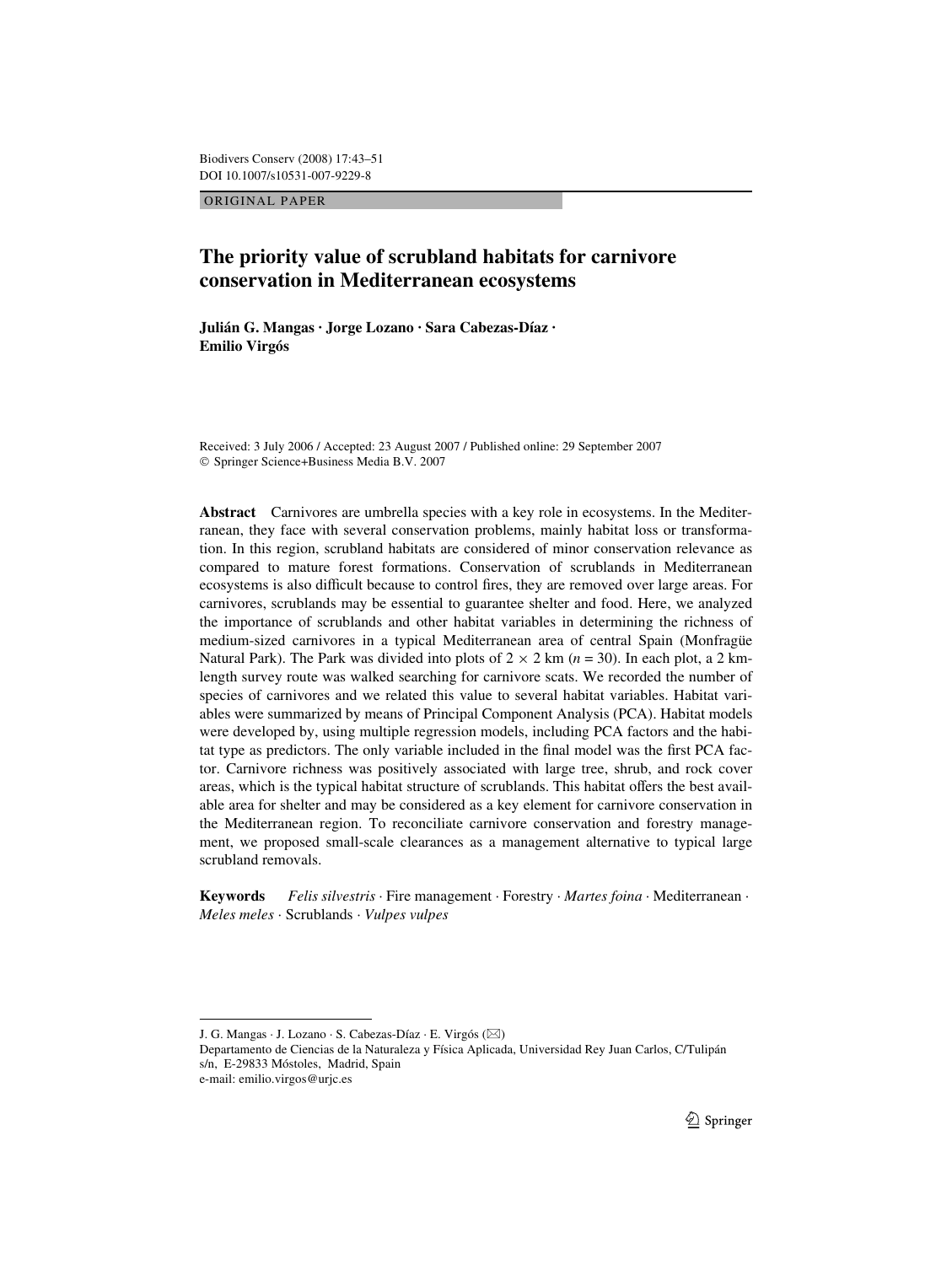## **Introduction**

Carnivores face several conservation problems as a consequence of the dramatic increase in human activities in ecosystems around the world (Ginsberg and Macdonald [1990;](#page-6-0) Zielinski and Kucera [1995;](#page-8-0) Noss et al. [1996;](#page-7-0) Gese [2001;](#page-6-1) Wilson and Delahay [2001\)](#page-8-1). Habitat loss and fragmentation are two of the main threats (Gittleman et al. [2001](#page-6-2); Virgós et al. [2002](#page-7-1)), although our knowledge about the effects of these threats on different species and ecosystems is still scarce.

A preliminary and necessary step for conservation action for most species is developing accurate species or diversity-habitat models (Manel et al. [1999;](#page-7-2) Guissan and Zimmerman 2000; Carroll et al. [2001;](#page-6-3) Virgós [2001](#page-7-3)). Habitat models provide a first assessment of environmental attributes linked to species survival or occurrence which may guide conservation practices (Guisan and Zimmerman [2000](#page-6-4); Scott et al. [2002](#page-7-4)). Despite the importance of autoecological (single-species) habitat studies, we need more research at higher levels, for example, in identifying priority areas or habitats for conservation (Travaini et al. [1997;](#page-7-5) Carroll et al. [2001](#page-6-3); Gurd et al. [2001](#page-6-5); Coppolillo et al. [2004;](#page-6-6) but see Andelman and Fagan [2000;](#page-6-7) Linnell et al. [2000\)](#page-7-6). Because carnivores are indicator or umbrella species with a key role in ecosystems (Wilcox [1984;](#page-7-7) Noss et al. [1996;](#page-7-0) Zielinski [1997](#page-8-2); Gittleman et al. [2001](#page-6-2); Caro [2003;](#page-6-8) but see Linnell et al. [2000\)](#page-7-6) and they cope with a myriad of potential threats, the carnivore-habitat models should be among the most relevant for managers and conserva-tionists, especially at large spatial scales (Noss et al. [1996;](#page-7-0) Carroll et al. [1999](#page-6-9); Mladenoff et al. [1999;](#page-7-8) Caroll et al. [2001\)](#page-6-3).

In the southwest Mediterranean region we find a diverse and very particular carnivore community, which is still in moderate or good conservation status. Nevertheless, the increase of human activities as a consequence of fast development in the last three decades threatens the conservation status of most vertebrate species and their habitats (Díaz et al. [1997;](#page-6-10) De Juana [2004\)](#page-6-11). Carnivore-habitat studies in this region are also interesting because the Mediterranean region is very different in its climatic and floristic features in relation to other European regions, such as temperate and boreal ecosystems. The Mediterranean region shows typical and unique habitats composed of plants adapted to dry and longer summers (Ozenda [1982](#page-7-9)). In the Mediterranean large areas are covered by a type of vegetation rarely found in other European ecosystems: the scrublands which are a mixture of several sclerophyllous shrubs and tree species (Ozenda [1982](#page-7-9)). This habitat has received some conservation interest due to its large diversity of plant species (Médail and Quezel [1997](#page-7-10)), importance for the appearance of strong mutualistic interactions (Herrera [1985\)](#page-6-12), and the existence of large and old trees supporting nests of threatened bird species such as the Imperial eagle (*Aquila adalberti*) and black vulture (*Aegypius monachus*) (Ferrer [2001](#page-6-13)).

Despite this appreciable conservation value, the relevance of this ecosystem is low compared to mature forest formations in the current programs for species or habitat conservation (MIMAM [2002\)](#page-7-11). Moreover, the conservation of scrublands in Mediterranean ecosystems faces an important constraint. The Mediterranean area suffers from systematic and strong fires during hot and long summers, which may affect conservation values but also human interests such as pine plantations, urbanization, or croplands (Prodon et al. [1984;](#page-7-12) Prodon [1987](#page-7-13); Terradas [1996\)](#page-7-14). Most of the management practices of wild Mediterra-nean ecosystems are then centered on stopping these fires (Terradas [1996](#page-7-14)). To control fires, forest managers try to considerably reduce the available combustible material. Shrubs are considered as potentially enhancing factors for fires, and therefore in most Mediterranean areas, management is based on shrub removal over large areas (Terradas [1996;](#page-7-14) Camprodon [2001\)](#page-6-14). This management practice was applied without a general knowledge of the role of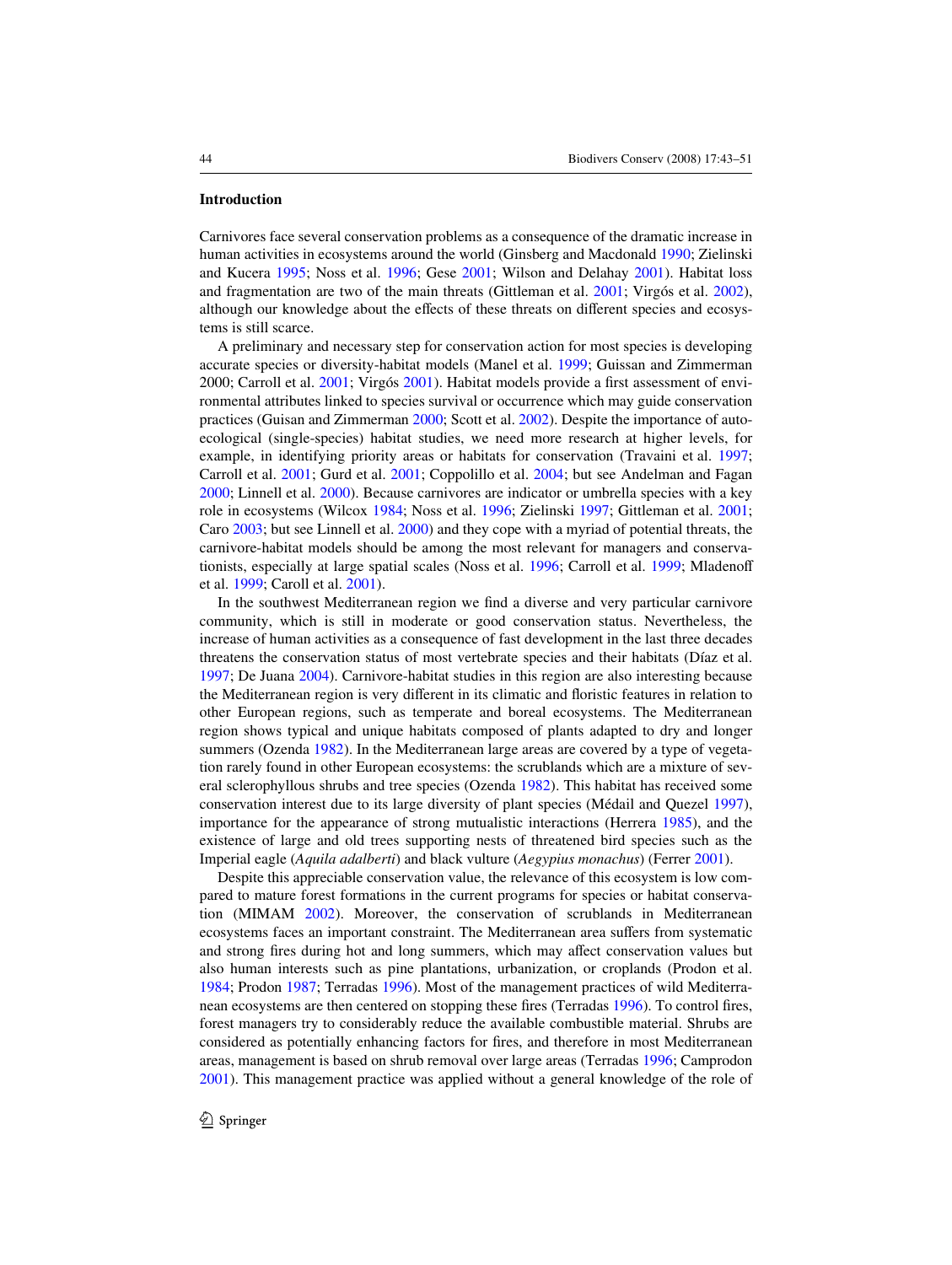

<span id="page-2-0"></span>**Fig. 1** Location of the study area, Monfragüe natural park, on the Iberian Peninsula within the province of Cáceres

shrubs in the conservation of species and assumed a 'low' value as a type of vegetation compared to forests or other habitats, both in economic and ecological terms.

Several species of medium-sized carnivores depend on scrublands or areas of dense shrub cover to display some of their activities, especially for shelter, but also to find prey. Recent studies have emphasized the role of scrublands in wildcat *Felis silvestris* conservation (Lozano et al. [2003\)](#page-7-15), and other studies revealed its key role for genets *Genetta genetta* (Virgós and Casanovas [1997\)](#page-7-16) and badgers *Meles meles* (Revilla et al. [2001](#page-7-17)). Nevertheless, we do not have data about the role of areas of large shrubs in promoting hot spots of high diversity for medium-sized carnivores in Mediterranean ecosystems. Although mediumsized carnivores such as badgers, wild cats, or martens are of less conservation concern than large carnivores, they are an important part of ecosystem function (Clutton-Brock [1996;](#page-6-15) Zielinski [1997](#page-8-2); Gittleman et al. [2001\)](#page-6-2) and they may depend on well conserved areas to maintain sustainable populations.

In this study, we analyzed the importance of several habitat elements in determining the richness of medium-sized carnivores in a typical Mediterranean area of central Spain as a first attempt to test the role of scrublands in the conservation of this group of mammals in Mediterranean ecosystems.

# **Materials and methods**

#### Study area

The study was conducted in the Natural Park of Monfragüe (western-central Spain) in the province of Cáceres during the spring of 2004 (end-March until mid-May) (Fig. [1](#page-2-0)).

Monfragüe is a moderately elevated small mountain system located in a region surrounded by flat landscapes. The altitudinal range of this mountain system is narrow (between 250–470 m.a.s.l.) when compared to other Mediterranean mountains of central Spain (e.g. between 700–2300 m.a.s.l. in the Central System mountain range). The climate is typical Mediterranean, with hot and dry summers, mild winters, and moderately rainy autumns and springs (Font [1983](#page-6-16)).

The Natural Park of Monfragüe is a typical example of Mediterranean vegetation in central Spain; it is of international conservation interest due to the abundant presence of several threatened species such as black vulture (*Aegypius monachus*), Iberian imperial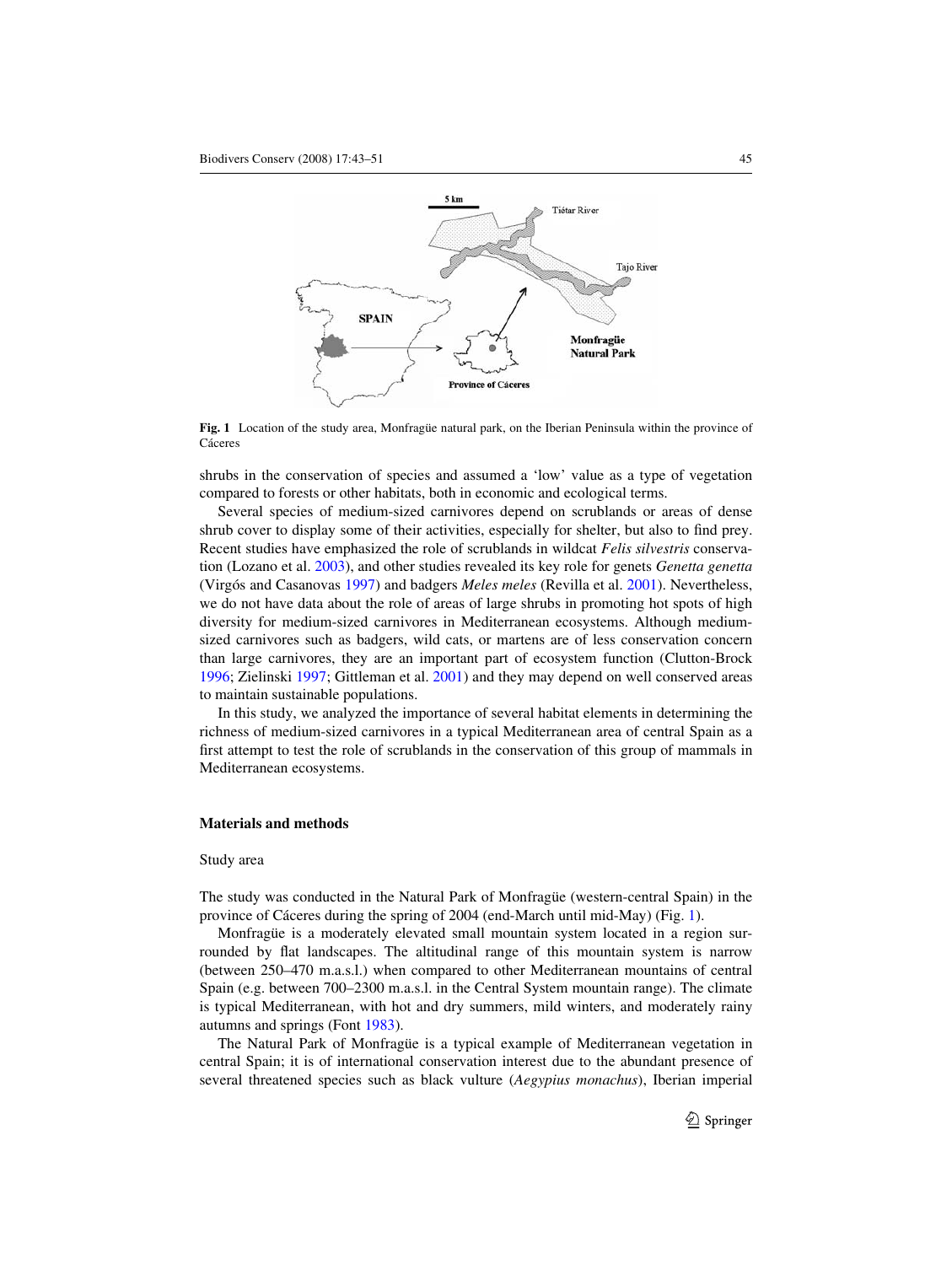eagle (*Aquila adalberti*), and black stork (*Ciconia nigra*). It is mainly covered by scrublands where the tree layer is dominated by cork oak (*Quercus suber*) or holm oaks, but the shrubs predominate: strawberries *Arbutus unedo*, *Cistus* spp, *Phyllirea angustifolia*, and *Erica* spp. (Peinado and Rivas-Martínez 1986). In addition to scrublands, in some areas, the landscape is dominated by eucalyptus and pine plantations, deforested areas (mainly as a product of activities promoted to remove *Eucalyptus spp.* in the landscape), and dehesas (formations with cork oaks and holm oaks without an understory shrub layer). Thus, the landscape in Monfragüe may be characterised by large areas covered by scrublands as opposed to areas with lower shrub cover or plantations of coniferous species which also exhibit a low shrub cover.

#### Sampling protocol

The Park was divided in plots of  $2 \times 2$  km following UTM coordinates. A total of 29 plots were sampled. In each plot, a 2 km-length survey route was walked searching for carnivore scats. Four carnivore species were searched, red fox (*Vulpes vulpes*), badger, stone marten (*Martes foina*), and wildcat. These species are the most abundant in Mediterranean habitats and are easily detected by means of scat surveys following linear structures (see below) (Virgós [2001](#page-7-3) for all carnivores; Tuyttens et al. [2001](#page-7-18) for badgers; and Webbon et al. [2004](#page-7-19) for red foxes). Genets and, to a lesser extent, grey mongoose (*Herpestes ichneumon*) are also present but they cannot be detected along trails or other linear structures and therefore have not been included in the analyses.

The survey routes were located along paths between 2 and 5 m wide, avoiding those with intense car traffic. However, the Natural Park is restricted to public use and most paths and roads are of very limited use. Scats from different species were identified by shape, size, smell and location; when the assignment of a particular scat was not clear, the scat was not considered. The biases produced by sampling at different seasons (e.g. different defecation rates, Andelt and Andelt [1984;](#page-6-17) Cavallini [1994](#page-6-18)) were avoided in our study by reducing considerably the window time of the sampling.

In order to estimate the variables used in this study, each survey route was divided into segments of 200 m-length, resulting in 10 segments per survey route. First, we estimated by eye the cover of shrubs of >50 cm height in a circle of 15 m radius around the sampling point. In addition to shrub cover, we estimated other variables related to habitat structure: tree cover, shrub cover <50 cm height, herb cover, rock cover, average tree height, and average shrub height. All these variables were used as surrogates of habitat quality for carnivores (Virgós et al. [2002](#page-7-1)). All these variables were also estimated every 200 m by means of visual estimation in a circle of 15 m radius. For each survey route, we averaged the value obtained at the 10 sampling points. Before the sampling, the different people involved in the estimation of variables (the same three people throughout the study) performed a trial to homogenize their estimations.

The richness of carnivore species may be determined by the presence of small game lands and its associated predator control (Virgós and Travaini [2005](#page-7-20)). In our study area, predator control is forgotten and probably very anecdotal. Then, in this particular scenario, the key role of predator control in other circumstances is probably very low in this study.

### Statistical analyses

We correlated the richness of carnivore species to habitat structure and habitat type (areas covered by north slope scrublands and areas covered by other types of scrublands or dehesas).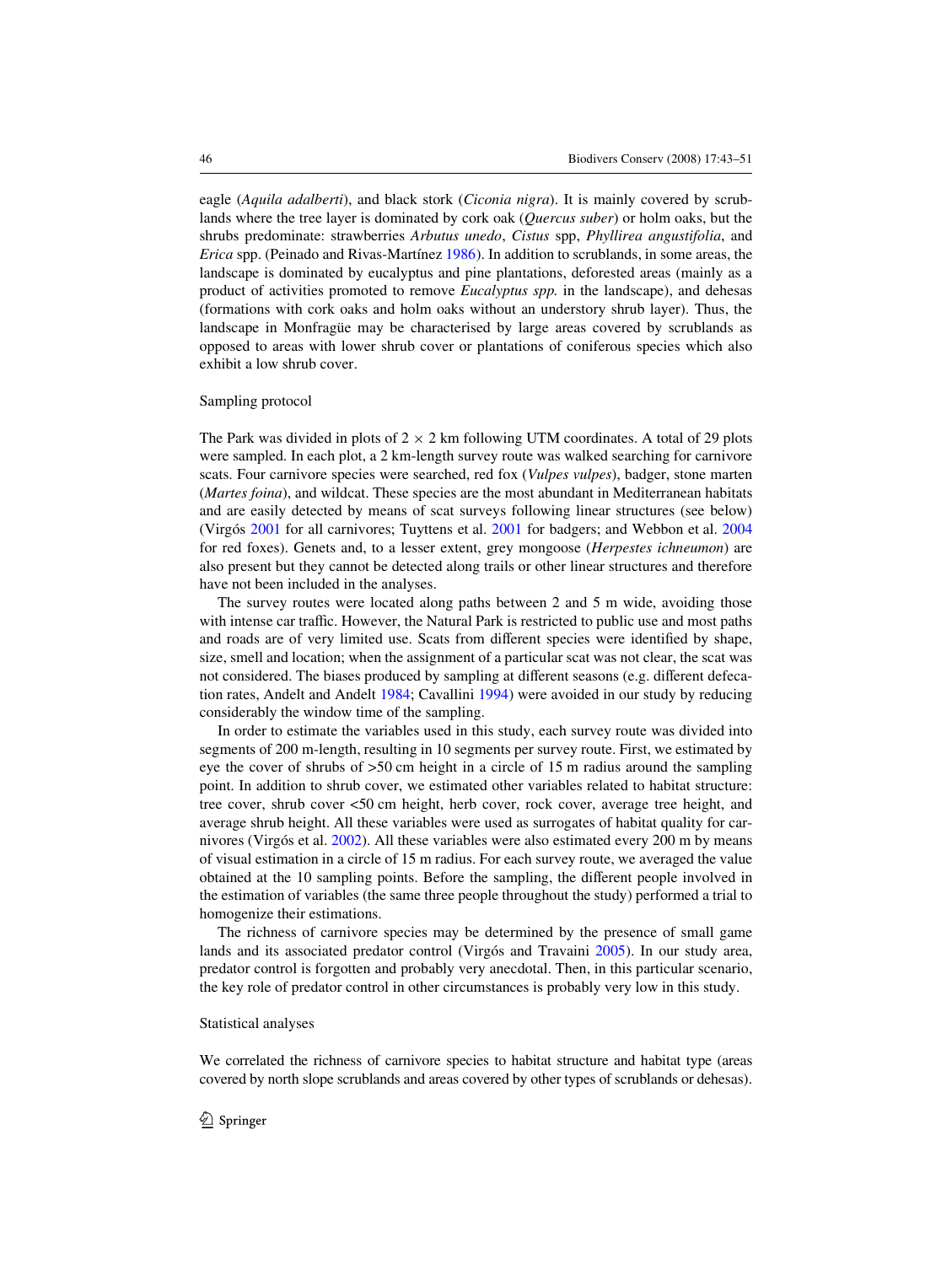<span id="page-4-0"></span>

| <b>Table 1</b> Correlations (factor<br>loadings) between original vari-<br>ables and the three PCA factors<br>obtained |                                                                                                                                                                                                                | Factor 1                                                                         | Factor 2                                                                            | Factor 3                                                                                  |
|------------------------------------------------------------------------------------------------------------------------|----------------------------------------------------------------------------------------------------------------------------------------------------------------------------------------------------------------|----------------------------------------------------------------------------------|-------------------------------------------------------------------------------------|-------------------------------------------------------------------------------------------|
|                                                                                                                        | Tree cover $(\% )$<br>Shrub cover $< 50$ cm $(\%)$<br>Shrub cover $>C$ 50 cm $(\%)$<br>Herb cover $(\%)$<br>Rock cover $(\% )$<br>Tree height $(m)$<br>Shrub heigth (cm)<br>Eigenvalue<br>% Explained variance | 0.699<br>0.520<br>0.392<br>$-0.319$<br>0.794<br>0.812<br>0.092<br>2.313<br>33.05 | 0.029<br>0.228<br>$-0.721$<br>0.689<br>0.402<br>0.151<br>$-0.858$<br>1.971<br>28.15 | $-0.472$<br>0.659<br>$-0.322$<br>$-0.431$<br>$-0.184$<br>0.148<br>0.023<br>1.004<br>14.35 |
|                                                                                                                        |                                                                                                                                                                                                                |                                                                                  |                                                                                     |                                                                                           |

Habitat variables were summarized in new independent variables by means of Principal Component Analysis (PCA). PCA factors are independent of each other (James and McCullogh [1990\)](#page-7-21), allowing their use in further multiple regression analyses without problems due to multicollinearity (MacNally [2000](#page-7-22); Graham [2003](#page-6-19)). We then used a principal component general linear model (Graham [2003](#page-6-19)) with the species richness in each plot as the dependent variable and the PCA factors as continuous explanatory predictors. The model selection was performed by a backward elimination procedure. Before performing the multiple regression analysis, we checked for normality of all the variables.

Statistical analyses were performed with the STATISTICA 6.0 package.

# **Results**

The maximum richness of carnivores was only reached in 6 plots of the 29 sampled. However, in all plots at least 2 different species were detected; we did not record  $0$  or 1 species in some of the plots, indicating a relatively good distribution of all carnivore species in this area.

The PCA analysis rendered 3 orthogonal factors (see Table [1](#page-4-0) for factor loadings). The first factor represented a gradient from areas with high tree, shrubs, and rock cover (in the positive scores) to areas with scarce tree, shrub, and rock cover. It may then be interpreted as a gradient from typical scrubland formations in the positive side towards deforested or dehesa habitats in the negative side. The second factor is interpreted as a gradient from areas covered by large shrubs (positive scores) to those covered by grass (herb cover in the negative scores). Finally, the third factor separated areas of high cover of small shrubs (positive scores) from dehesas (large tree and herb cover in the negative scores). Then, the 3 factors allowed a very accurate representation of the habitats of the sampled area.

The PCA multiple regression model with a backward elimination procedure indicated that the only variable included in the final model was the first PCA factor  $(r = 0.50)$ , *P* < 0.01, see also Fig. [2](#page-5-0)), the other two PCA factors and habitat type were dropped from the model in the first steps of the backward procedure. Carnivore richness was positively associated with areas with large tree, shrub, and rock cover.

## **Discussion**

Carnivore richness was higher in the areas of higher protective cover, composed of a mixture of trees, tall shrubs, and abundant rocks, the typical composition of scrublands in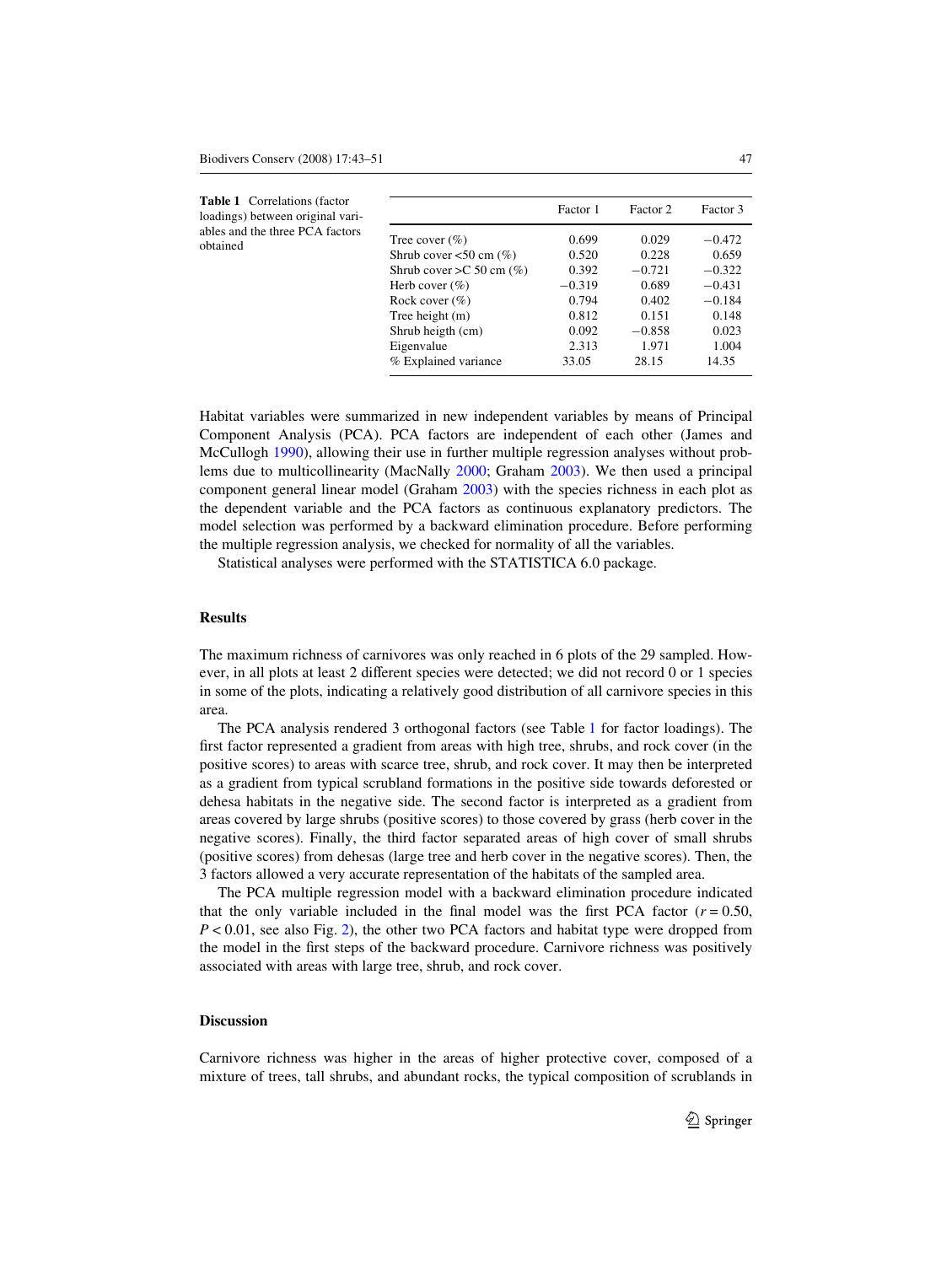

<span id="page-5-0"></span>**Fig. 2** Correlation between the species richness of carnivores and the scores of factor 1 from the Principal Component Analysis

Mediterranean ecosystems. In contrast, carnivore richness was very low in areas where shrub and tree cover is low, including areas of dehesas (with moderate tree cover but without shrubs), pine or eucalyptus plantations (with large tree cover but low shrub cover), and open areas produced by eucalyptus removal by the administration in the last five years.

We have previously indicated that shrubs could be very valuable for carnivores because of its role in providing cover for predatory activities, shelter, or minimizing predation risk (e.g. for raptors or large carnivores such as stray dogs). The results supporting that cover value may be the main element when carnivores selected scrublands to live. This habitat composed of a mixture of large shrubs, large trees, and rocks offer the best available area for shelter. Other studies in central Spain have emphasised the role of scrubs or mosaic of scrubs and other habitat elements in guaranteeing refuge and/or food for medium-sized carnivores (Virgós and Casanovas [1997](#page-7-16); Revilla et al. [2001](#page-7-17); Lozano et al. [2003\)](#page-7-15).

Mediterranean scrublands are typical vegetation formations of the Mediterranean region; they are the reservoir of several unique species and its conservation value should be large for this reason. However, some of the Mediterranean scrublands associated with serial types are usually neglected as important for conservation and are under substantial pressure for removal in order to mitigate potential fire sources and their progression (Terradas [1996](#page-7-14); Camprodon [2001\)](#page-6-14). This social pressure was even higher in the last two years, coinciding with very dry summers which reinforce the appearance of strong and faster fires. The Spanish and Portuguese governments decided to undertake exceptional measures to mitigate fires and shrub removal was one of the most central measures. Over decades, in rural areas, people conducted small shrub removal by cattle grazing or by facilitating access to exploitation areas. Nowadays, most Mediterranean areas are covered by scrublands as a consequence of progressive rural abandonment (Tellería and Sáez-Royuela [1984;](#page-7-23) Terradas [1996\)](#page-7-14). In this scenario, managers decide to remove scrublands, but in most situations this removal is not similar to those produced by traditional practices. Forestry practices tend to remove large areas of shrubs, which may be very negative for species dependent on shrubs. We proposed as a management alternative that managers may simulate or enhance the traditional removal pattern produced by sheep or goat grazing (Pons [2001](#page-7-24)). In a similar line of reasoning, Camprodon [\(2001](#page-6-14)) suggested that removal should be used only in exceptional cases and associated with tracks or forest edges. Although management of Mediterranean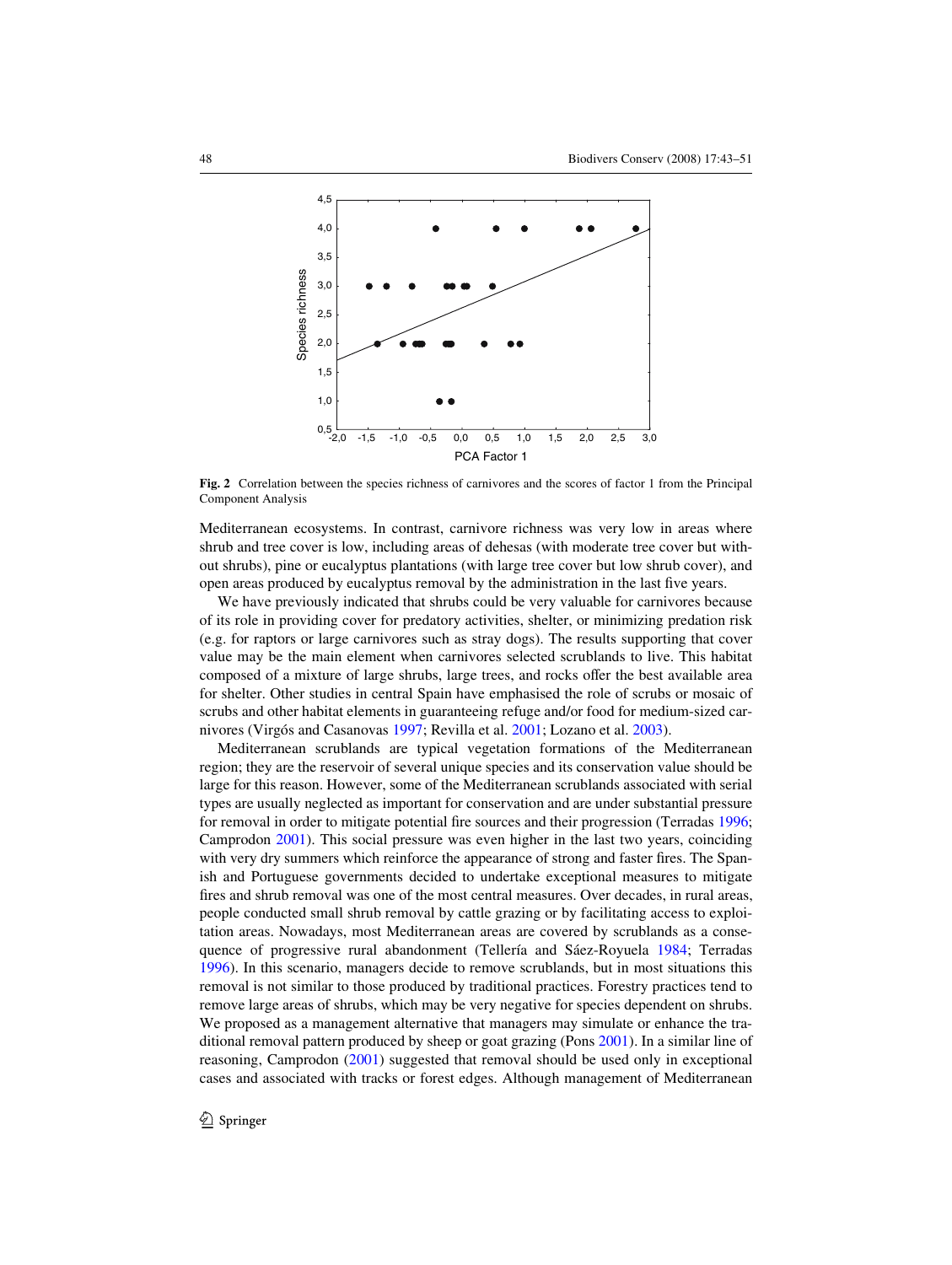ecosystems needs to take fire risks into consideration, our results point out the relevance of scrublands for carnivore conservation on a local scale. Managers need to consider this fact in the decision-making process, and not only economic, social, or purely forestry guidelines (see also Camprodon [2001\)](#page-6-14).

The large value found for scrublands needs to be also reconciliated with the importance of dehesas or mosaics of pasturelands and scrublands for other key species in Mediterranean habitats (Tellería [2001](#page-7-25); Carrete and Donázar [2005\)](#page-6-20). Managers of natural resources need to integrate the conservation values of different habitats in their environmental deci-sions, but our results demonstrate the need for a better appreciation for the large conservation value of scrublands in Mediterranean ecosystems.

**Acknowledgements** We thank Paloma García and Álvaro Casanova for their assistance during our field work. The director of Monfragüe Natural Park kindly gave us permission to conduct our surveys within this protected natural reserve. Forestry agents and Luisa Castilla helped us with our field surveys.

## **References**

- <span id="page-6-7"></span>Andelman SJ, Fagan WF (2000) Umbrellas and flagships: Efficient conservation surrogates or expensive mistakes? Proc Natl Acad Sci USA 97:5954–5959
- <span id="page-6-17"></span>Andelt WF, Andelt SH (1984) Diet bias in scat deposition-rate surveys of coyote density. Wild Soc Bull 12:74–77
- <span id="page-6-14"></span>Camprodon J (2001) Tratamientos forestales y conservación de la fauna vertebrada. In: Camprodon J, Plana E (eds) Conservación de la Biodiversidad y Gestión Forestal: Su Aplicación en la Fauna Vertebrada. Publicacions i Edicions Universitat de Barcelona, Barcelona, pp 135–179
- <span id="page-6-8"></span>Caro TM (2003) Umbrella species critique and lessons from East Africa. Anim Conserv 6:171–181
- <span id="page-6-20"></span>Carrete M, Donazar JA (2005) Application of central-place foraging theory shows the importance of Mediterranean dehesas for the conservation of the Cinereous vulture, Aegypius monachus. Biol Conservs 126:582–590
- <span id="page-6-9"></span>Carroll C, Zielinski WJ, Noss RF (1999) Using presence-absence data to build and test spatial habitat models for the fisher in the Klamath region, USA. Conserv Biol 13:1344–1359
- <span id="page-6-3"></span>Carroll C, Noss RF, Paquet PC (2001) Carnivores as focal species for conservation planning in the Rocky Mountain region. Ecol Appl 11:961–980
- <span id="page-6-18"></span>Cavallini P (1994) Faeces count as an index of fox abundance. Acta Theriol 39:417–424
- <span id="page-6-15"></span>Clutton-Brock J (1996) Competitors, companions,status symbols, or pests: a review of human associations with other carnivores. In: Gittleman JL (ed) Carnivore Behaviour, Ecology and Evolution, vol 2. Cornell University Press, Ithaca, New York, pp 375–392
- <span id="page-6-6"></span>Coppolillo P, Gomez H, Maisels F, Wallace R (2004) Selection criteria for suites of landscape species as a basis for site-based conservation. Biol Conserv 115:419–430
- <span id="page-6-11"></span>De Juana E (2004) Changes in the conservation status of birds in Spain, years 1954 to 2004. Ardeola 51:19–50
- <span id="page-6-10"></span>Díaz M, Campos P, Pulido F (1997) The Spanish dehesas: a diversity in land use and wildlife. In: Pain DJ, Pienkowski MW (eds) Farming and birds in Europe: The common agricultural policy and its implications for bird conservation. Academic Press, London, pp 178–209
- <span id="page-6-13"></span>Ferrer M (2001) The Spanish Imperial Eagle. Editorial Lynx, Barecelona, Spain
- <span id="page-6-16"></span>Font I (1983) Climatología de España y Portugal. Instituto Nacional de Meteorología, Madrid
- <span id="page-6-1"></span>Gese EM (2001) Monitoring of terrestrial carnivore populations. In: Gittleman JL, Funk SM, Macdonald DW, Wayne KR (eds), Carnivore conservation. Cambridge University Press, Ithaca, New York, pp 372–396
- <span id="page-6-0"></span>Ginsberg JR, Macdonald DW (1990) Foxes, Wolves, Jackals and Dogs: An Action Plan for the Conservation of Canids. IUCN, Gland, Switzerland
- <span id="page-6-2"></span>Gittleman JL, Funk SM, Macdonald DW, Wayne RK (2001) Carnivore Conservation. Conservation Biology 5. Cambridge University Press, Cambridge
- <span id="page-6-19"></span>Graham MH (2003) Confronting multicollinearity in ecological multiple regression. Ecology 84:2809–2815
- <span id="page-6-4"></span>Guisan A, Zimmermann NE (2000) Predictive habitat distribution models in ecology. Ecol Modell 135:147–186
- <span id="page-6-5"></span>Gurd DB, Nudds TD, Rivard DH (2001) Conservation of mammals in eastern North American wildlife reserves: How small is too small?. Conserv Biol 15:1355–1363
- <span id="page-6-12"></span>Herrera CM (1985) Determinants of plant-animal coevolution - the case of mutualistic dispersal of seeds by vertebrates. Oikos 44:132–141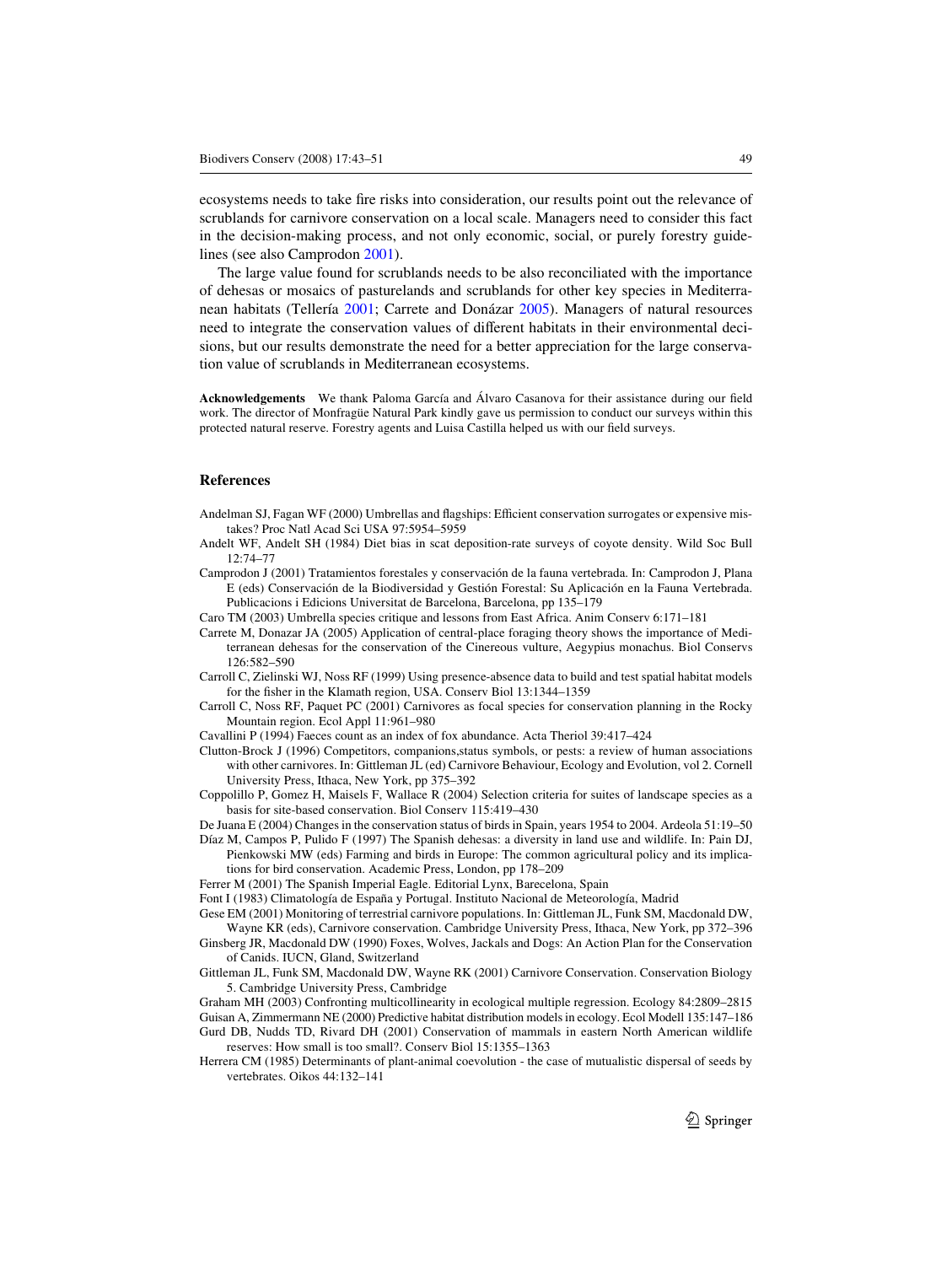- <span id="page-7-21"></span>James FC, McCullough CE (1990) Multivariate analysis in ecology and systematics: Panacea or Pandora's box? Annu Rev Ecol Syst 21:129–166
- <span id="page-7-6"></span>Linnell JDC, Swenson JE, Andersen R (2000) Conservation of biodiversity in Scandinavian boreal forests: large carnivores as flagships, umbrellas, indicators, or keystones? Biodiv Conserv 9:857-868
- <span id="page-7-15"></span>Lozano J, Virgós E, Malo A, Huertas DL, Casanovas JG (2003) Importance of scrub-pastureland mosaics on wild-living cats occurrence in a Mediterranean area: implications for the conservation of the wildcat (*Felis silvestris*). Biodiv Conserv 12:921–935
- <span id="page-7-22"></span>MacNally R (2000) Regression and model building in conservation biology, biogeography and ecology: the distinction between and reconciliation of 'predictive' and 'explanatory' models. Biodiv Conserv 9:655–671
- <span id="page-7-2"></span>Manel S, Dias JM, Buckton ST, Ormerod SJ (1999) Alternative methods for predicting species distribution: an illustration with Himalayan river birds. J Appl Ecol 36:734–747
- <span id="page-7-10"></span>Médail F, Quezel P (1997) Hot-spots analysis for conservation of plant biodiversity in the Mediterranean basin. Ann Mo Bot Gard 84:112–127
- <span id="page-7-11"></span>MIMAM (2002) Plan Forestal Español. Dirección General de Conservación de la Naturaleza, Ministerio de Medio Ambiente, Madrid
- <span id="page-7-8"></span>Mladenoff DJ, Sickley TA, Wydeven AP (1999) Predicting gray wolf landscape recolonization: Logistic regression models vs. new field data. Ecol Appl 9:37-44
- <span id="page-7-0"></span>Noss RF, Quigley HB, Hornocker MG, Merrill T, Paquet PC (1996) Conservation biology and carnivore conservation in the Rocky Mountains. Conserv Biol 10:949–963
- <span id="page-7-9"></span>Ozenda P (1982) Les Vegetaux dans le Biosphère. Doin Editeurs, Paris
- Peinado M, Rivas-Martínez S (1986) La Vegetación De España. Universidad De Alcalá De Henares, Madrid
- <span id="page-7-24"></span>Pons P (2001) Consecuencias de los incendios forestales sobre los vertebrados y aspectos de su gestión en regiones mediterráneas. In: Camprodon J, Plana E (eds) Conservación de la Biodiversidad y Gestión Forestal: Su Aplicación en la Fauna Vertebrada. Publicacions i Edicions Universitat de Barcelona, Barcelona, pp 197–211
- <span id="page-7-13"></span>Prodon R (1987) Fire, bird conservation and land management in the north-Mediterranean area. Ecol Mediterr 13:127–133
- <span id="page-7-12"></span>Prodon R, Fons R, Peter AM (1984) L'impact du feu sur la végetation, les oiseaux et les micromammifères dans diverses formations méditerranéennes des Pyrénées-Orientales: premiers résultats. Rev Écol (Terre Vie) 39:130–158
- <span id="page-7-17"></span>Revilla E, Palomares F, Fernández N (2001) Characteristics, location, and selection of diurnal resting dens by Eurasian badgers (*Meles meles*) in a low density area. J Zool 255:291–299
- <span id="page-7-4"></span>Scott JM, Heglund PJ, Morrison ML, et al. (2002) Predicting species occurrences. Issues of accuracy and scale. Island Press, Washington
- <span id="page-7-25"></span>Tellería JL (2001) Passerine bird communities of Iberian dehesas: a review. Anim Biodivers Conserv 24:67–78
- <span id="page-7-23"></span>Tellería JL, Sáez-Royuela C (1984) The large mammals of Central Spain. An Introduct View. Mammal Rev 14:51–56
- <span id="page-7-14"></span>Terradas J (1996) Mesures específiques de gestió per a la prevenció d'incendis. In: Terradas J (ed) Ecologia del foc. Proa, pp 209–225
- <span id="page-7-5"></span>Travaini A, Delibes M, Ferreras P, Palomares F (1997) Diversity, abundance or rare species as a target for the conservation of mammalian carnivores: a case study in Southern Spain. Biodiv Conserv 6:529–535
- <span id="page-7-18"></span>Tuyttens FAM, Long B, Fawcett T, Skinner A, Brown JA, Cheeseman CL, Roddam AW, Macdonald DW (2001) Estimating group size and population density of Eurasian badgers Meles meles by quantifying latrine use. J Appl Ecol 38:1114–1121
- <span id="page-7-3"></span>Virgós  $E(2001)$  Relative value of riparian woodlands in landscapes with different forest cover for the conservation of medium-sized Iberian carnivores. Biodiv Conserv 10:1039–1049
- <span id="page-7-16"></span>Virgós E, Casanovas JG (1997) Habitat selection of genet *Genetta genetta* in the mountains of central Spain. Acta Theriol 42:169–177
- <span id="page-7-20"></span>Virgós E, Travaini A (2005) Relationship between small-game hunting and carnivore diversity in central Spain. Biodiv Consev 14:3475–3486
- <span id="page-7-1"></span>Virgós E, Tellería JL, Santos T (2002) Effects of geographic location, vegetation type, isolation and fragment features on the richness and occurrence of medium-sized mammals in forest fragments of central Spain. Biodiv Conserv 11:1063–1079
- <span id="page-7-19"></span>Webbon C, Baker PJ, Harris S (2004) Faecal counting for monitoring changes in red fox numbers in rural Britain. J Appl Ecol 41:768–779
- <span id="page-7-7"></span>Wilcox B (1984) In situ conservation of genetic resources: determinants of minimum area requirements. In: McNeely JA, Miller KR (eds) National parks, conservation, and development: the role of protecting areas in sustaining society. Proceedings World Congress on National Parks. Smithsonian Institution Press. Washington, DC, pp 639–647